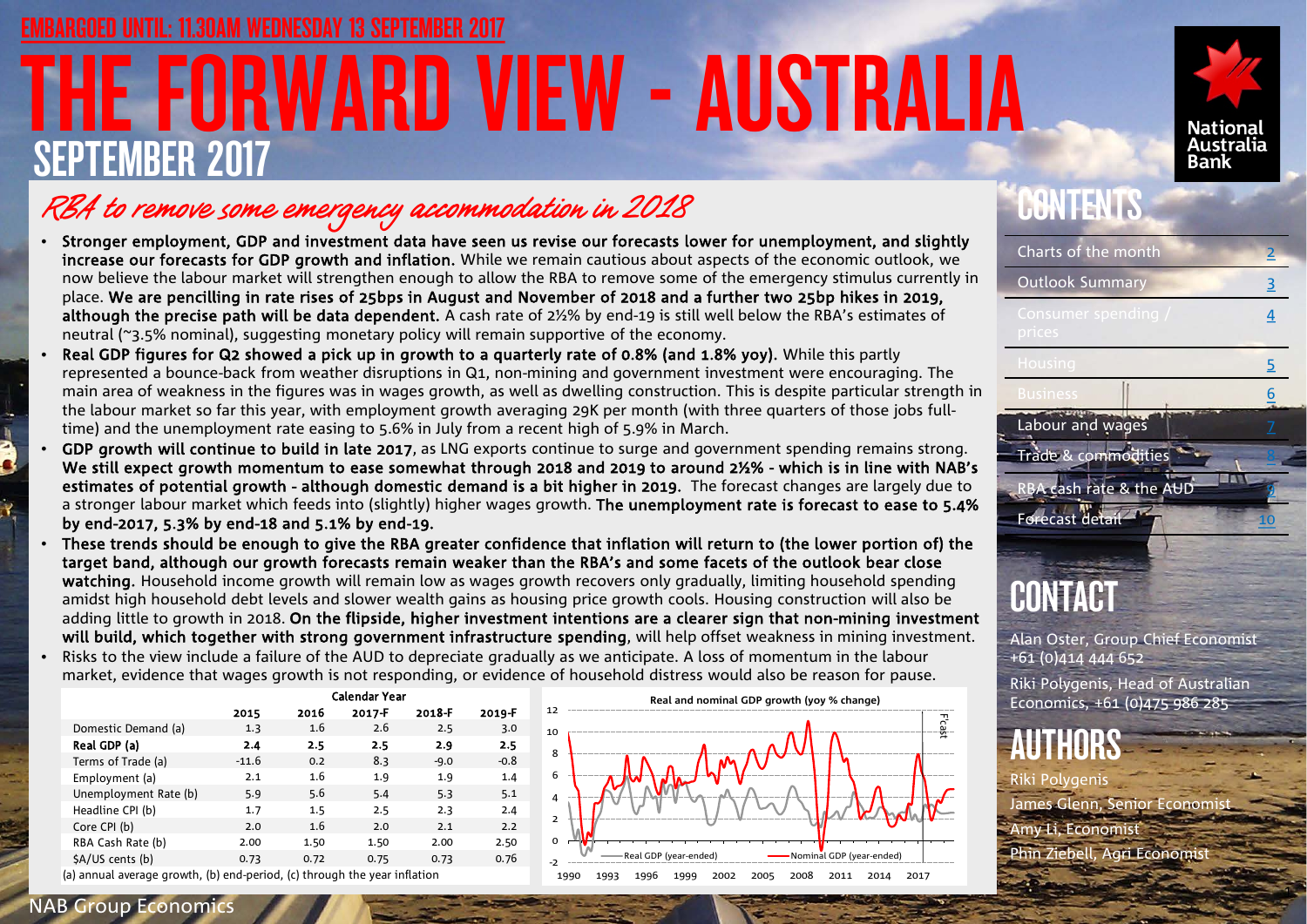# <span id="page-1-0"></span>CHARTS OF THE MONTH

### Positive signs for employment and non-mining capex; wages growth low

### NON-MINING CAPEX EXPECTATIONS FINALLY ON THE RISE

#### \$ billions



\* Grey bars are the latest expectations adjusted by the previous year's realisation ratio measure \*\* The max and min estimates based on historical max-min realisation ratios

### PUBLIC DEMAND WELL OUTPACING PRIVATE DEMAND





### FURTHER STRENGTH IN EMPLOYMENT LIKELY NEAR TERM

ABS employment versus NAB Survey employment index



### IN NATIONAL ACCOUNTS, GRADUALLY

Official versus survey measures of wages



Sources: ABS, NAB Economics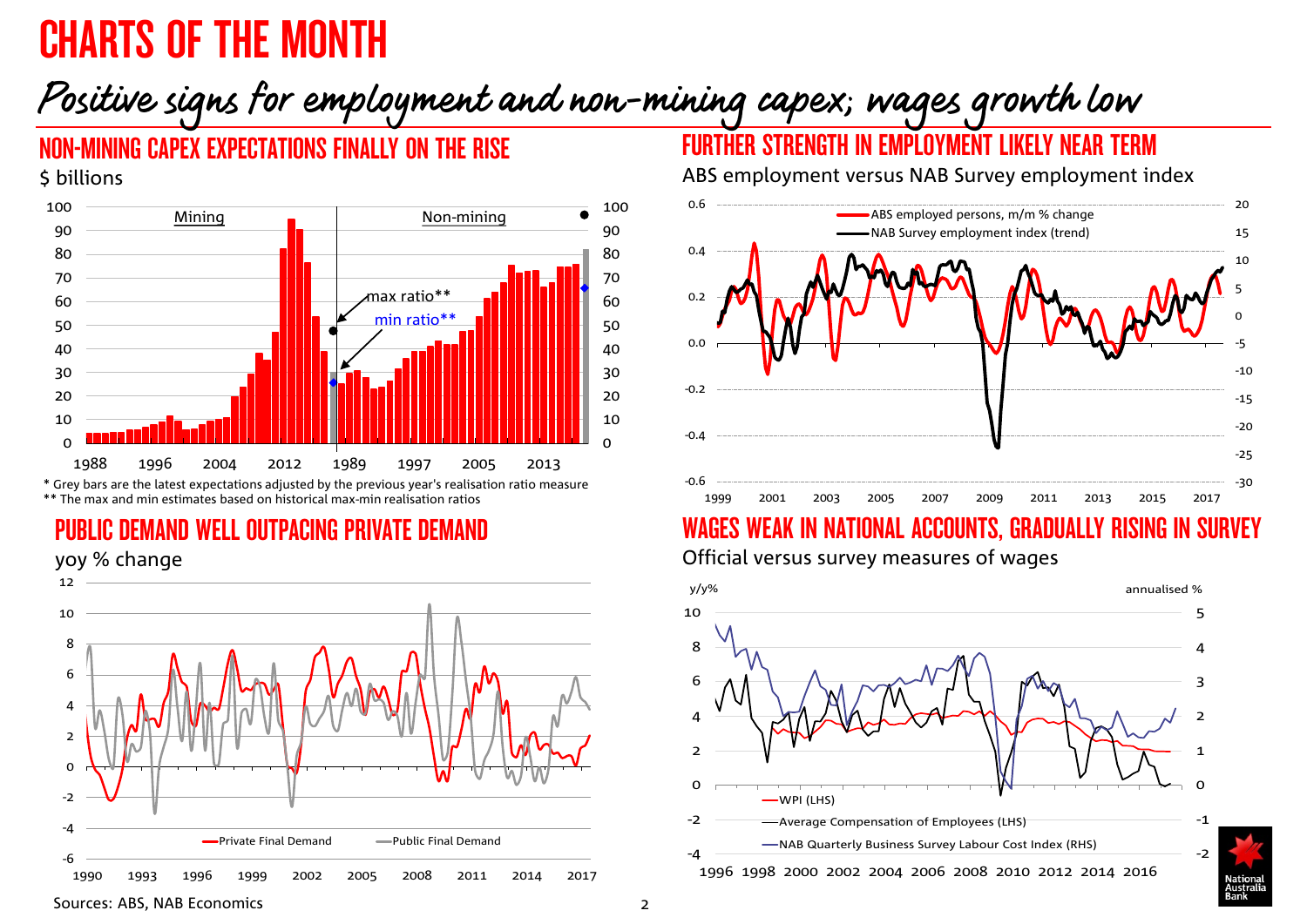# <span id="page-2-0"></span>OVERVIEW - AUSTRALIAN ECONOMIC OUTLOOK

## Slightly stronger growth outlook near-term, unemployment rate a bit lower

GROWTH SLIGHTLY HIGHER NEAR-TERM, THEN SETTLES AT ~2½%

Annual average % change



### UNEMPLOYMENT RATE SLIGHTLY LOWER THROUGH HORIZON

Employment growth and unemployment rate



- Real GDP picked up pace a little in Q2 this year, with growth of 0.8% qoq following just 0.3% growth in Q1. This was partly due to a bounceback from weather effects in Q1, but there were some encouraging aspects to the growth picture including strength in government and business investment. The year-ended pace of growth continued to be weighed down by the contraction in growth in Q3 last year, and Q1's weak outcome, to be unchanged at 1.8% yoy%.
- Looking forward, year-ended growth is expected to pick up to in the second half of 2017 in quarterly terms, as LNG exports add further to growth, before easing back a little through 2018 as both LNG exports and dwelling investment peak. Year-ended growth is now forecast to peak at 3.3% in Q1 2018, before easing to our estimate of potential growth of around 2.5% by end-18 and holding at that rate in 2019. This is a slightly stronger rate of growth than previously forecast, particularly in the next few quarters, largely due to stronger employment growth and some further confidence that wages growth and inflation will pick up (albeit very gradually). The unemployment rate is now forecast to fall gradually to 5.4% by end-17, 5.3% by end-18 and 5.1% by end-19. Underemployment may not fall as quickly through the forecast period, as part-time employment continues to grow as a share of employment, but should also track down.
- Note that while we are slightly more optimistic about the economic outlook than last month, our forecasts remain more cautious than the RBA's, with the central bank continuing to forecast growth of 3 to 3¼% in 2018 and 2019. The main divergence in opinion surrounds the extent of the uplift in wages and consumer spending, where NAB Economics expects a more gradual improvement. Instead, our monetary policy forecast change reflects a view that a stronger labour market will give the RBA greater confidence that wages and inflation will gradually pick up, allowing some emergency stimulus to be removed. The RBA will of course proceed with extreme cautious, particularly amidst high household debt levels. 6.5
- Key aspects of the forecast include:
	- Modest growth in household spending in line with low (though very gradually improving) household income and wages growth.
	- Further strengthening in non-mining investment.
	- Government infrastructure spending to add further to growth.
	- Declines in mining investment to be smaller from here, with the majority of the adjustment already complete.
	- Dwelling investment peaking, but remaining at a high level neither adding or subtracting much from growth.
	- 3 as stronger domestic demand drives imports to outpace exports. • LNG exports adding to growth in 2017, before peaking. Net exports neutral to the growth outlook through most of 2018, before dragging again in 2019

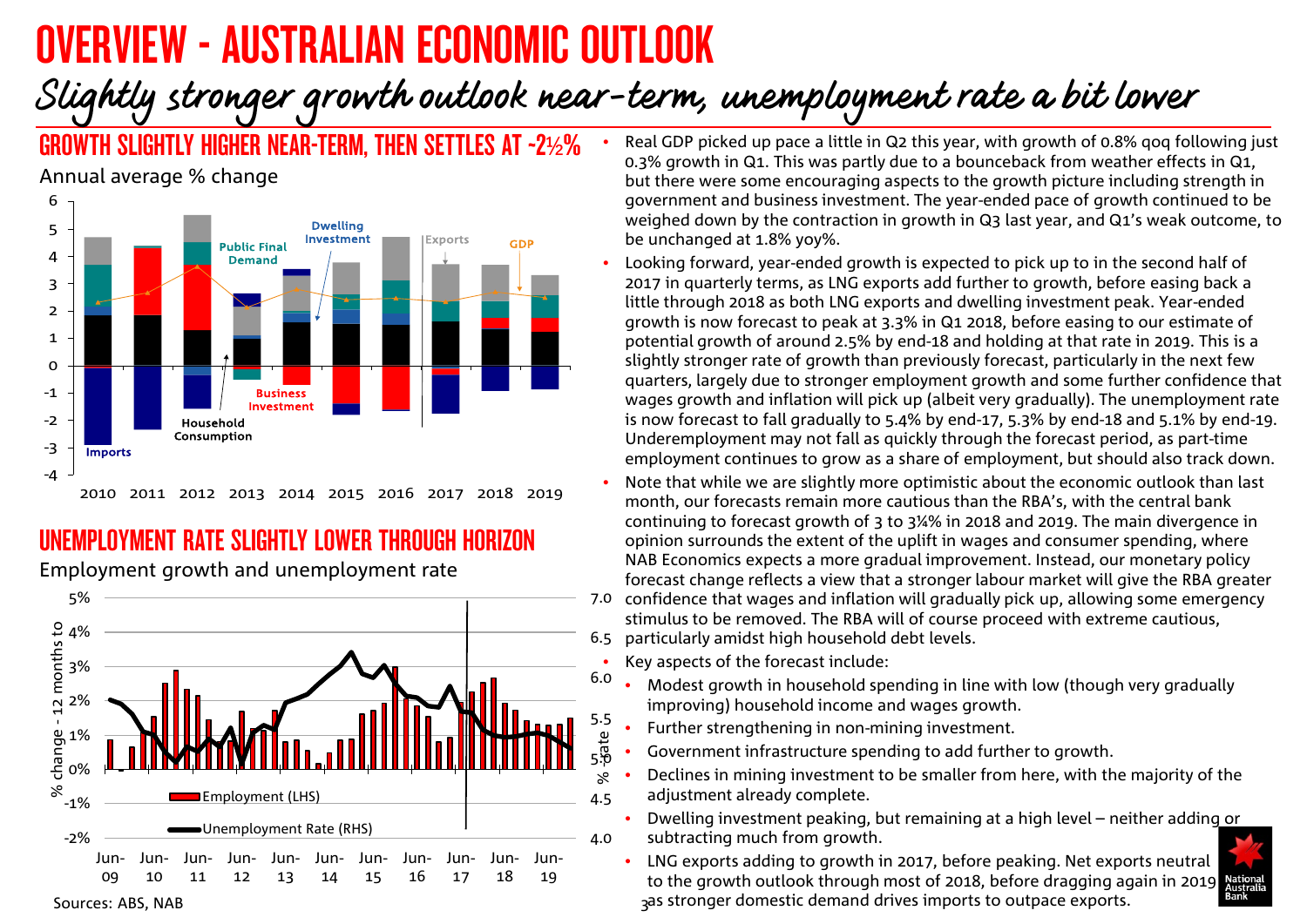## CONSUMER DEMAND AND INFLATION

## Gradual pickup forecast for both consumer spending and inflation

### LOWER SAVINGS RATE DRIVING CONSUMER SPENDING

yoy % change and % of disposable income



### HEADLINE INFLATION TO RISE IN Q3

Consumer price inflation, y/y % change



- Household spending was solid in Q2 at 0.7% qoq, although somewhat softer than expected due to a large drop in spending on electricity, gas & other fuel (although this did follow a strong increase in the previous quarter). Strength was evident in retail components such as clothing & footwear and furnishings & household equipment as well as transport services, communications and insurance & other financial products.
- The pick up in spending was consistent with strong employment growth in the first half of the year, however it is likely that higher energy prices will weigh on discretionary spending in Q3, while the increase in the minimum wage should assist lower paid workers to some extent (despite the loss of penalty rates for some). Further out, we expect moderate growth in household consumption of just over 2% in the coming year or so, before picking up to 2¾% by 2019, amidst soft household income and wages growth (despite further gains in employment), and cautiousness amidst high household debt levels.
- Nominal retail sales were flat in July after rising 0.2% in June. This suggests that the strength in April and May was somewhat temporary. NAB's [Cashless](https://business.nab.com.au/nab-monthly-cashless-retail-sales-index-july-2017-25886/)  [Retail Index,](https://business.nab.com.au/nab-monthly-cashless-retail-sales-index-july-2017-25886/) also implied a slowdown in June and July, although is rising at a stronger rate than the official measure of retail sales in yearly terms (7.3% yoy). Conditions for retailers remain very challenging, with the [NAB Monthly](https://business.nab.com.au/nab-monthly-business-survey-august-2017-26268/)  [Business Survey](https://business.nab.com.au/nab-monthly-business-survey-august-2017-26268/) for August showing another negative read, reflecting weakness in trading conditions (sales) and profitability (as margins are squeezed).
- Headline inflation is expected to be higher in Q3, after a weak Q2 inflation outcome. Energy price increases in Q3 are estimated to add around 0.4-0.5 ppts to headline inflation, with the increase in tobacco excise in the month of September adding another 0.1 ppts. Underlying inflation is expected to remain around the lower bound of the RBA's target range in the near term. Wages growth remains subdued, with non-farm unit labour costs down 3.7% (real) in Q2 and up 0.5% (nominal) yoy, keeping cost-push inflation low. The elevated AUD will keep imported inflation contained in the near term, but is forecast to depreciate into 2018. Increasing retail competition is also keeping a lid on inflation. Meanwhile, low rental growth is expected to continue as housing supply increases strong. However, as the economy improves and more spare capacity gets absorbed, underlying inflation is likely to pick up very gradually towards the end of 2018 and early 2019  $\alpha$  towards 2¼% yoy.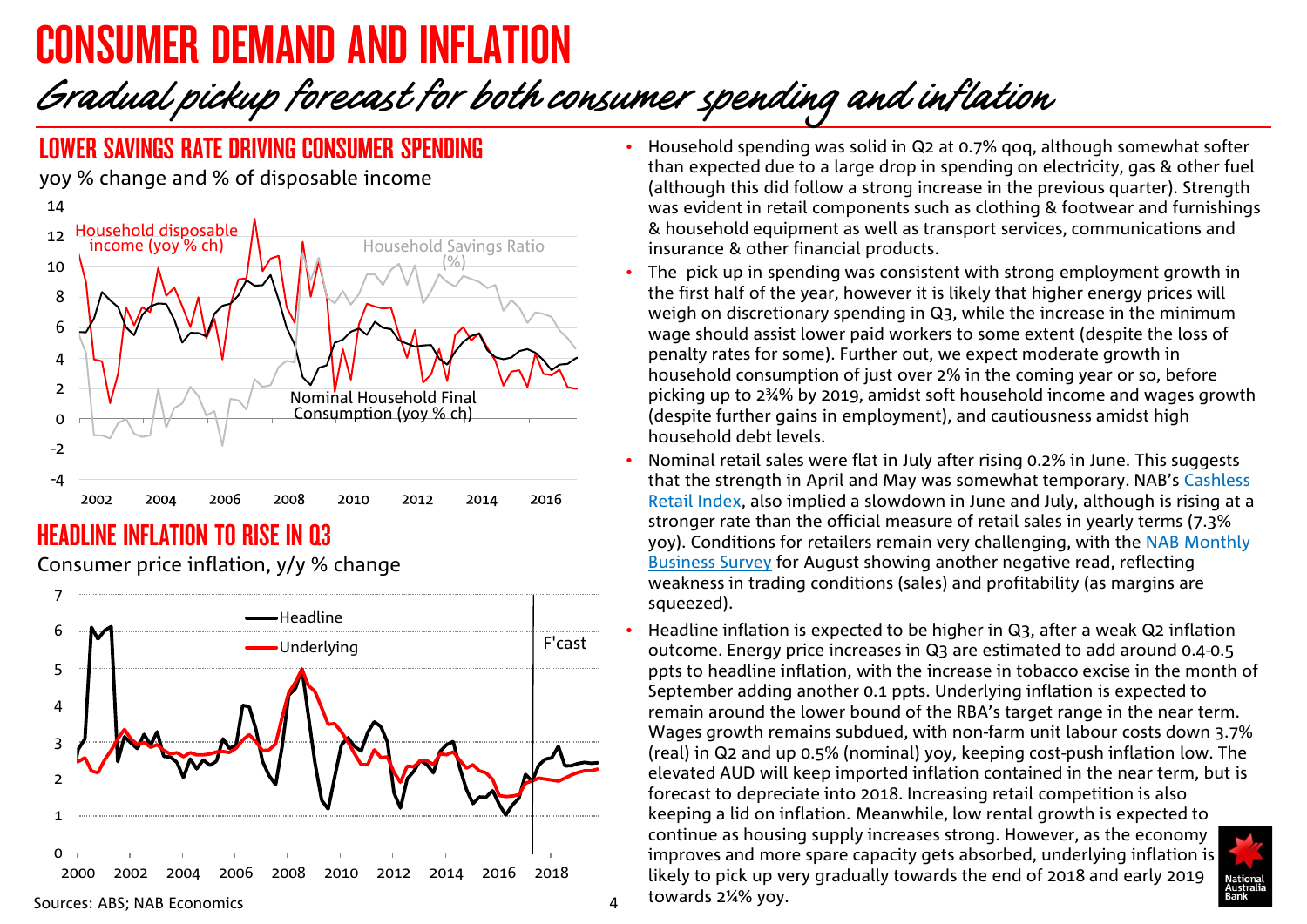# <span id="page-4-0"></span>THE HOUSING MARKET

## The housing market appears to be cooling, but is it happening fast enough?



### RESIDENTIAL BUILDING APPROVALS BY STATE (TREND)

Private dwelling units approved



- The newly released hedonic property price index from Corelogic suggests that momentum in the housing market has slowed from its previous peak. However, while 6-month annualised growth is clearly lower in the Sydney market, the Melbourne market appears to have been more resilient – despite concerns about an oversupply of apartments (see chart). In contrast, prices in Perth – which appeared to be stabilising after an extended period of declines – appear to be deteriorating again. We continue to see a big divergence between house and apartment prices in Brisbane, while the divergence in Melbourne has become a little less pronounced.
- Auction clearance rates also tend to point to softer conditions in the market, and again the trend is more apparent in Sydney than in Melbourne – although both are showing lower clearance rates than at the same time in recent years. Meanwhile, data from the RBA on housing credit – an alternative measure of demand – shows that credit growth has been relatively steady, although prudential measures appear to have slowed investor credit, while owner-occupier credit has strengthened somewhat.
- Market conditions vary significantly across the country, but prudential tightening, rising housing supply (in some markets), affordability constraints and modest wages growth (which looks set to continue), overwhelmingly suggest cooling housing markets going forward. While better than expected outcomes to date suggest some upside risk, our national house price forecasts for 2017 is 5%, and 4.3% in 2018. Unit prices are forecast to rise 3% in 2017, but will fall modestly in 2018 (-0.3%). For details, see our NAB Residential Property Survey.
- Dwelling investment was broadly flat in the quarter, following a sharp (3.7%) fall in Q1. This leaves dwelling investment 2.5% lower over the year, and while that partly reflects weather disruptions in recent quarters, it raises the possibility that dwelling construction has already peaked – pointing to a more elongated cycle as dwelling construction holds steady at a high level for some time. This presents some downside risk to our expectation for dwelling construction activity, although new approvals have actually held up a little better than many expected. New & used dwelling construction was down 0.8% qoq, while alterations & additions partially rebounded (up 2.2%).
- Residential building approvals were down slightly in July, but that followed a strong increase in June, while the trend has been showing positive growth in recent months. That said, although the trend in medium density approvals has flattened out (after some big declines), we still expect the downward trend to resume at some point given some of the challenges facing the market. Dwelling investment is expected to be down in 2017, before growing modestly in 2018 and turning negative in 2019 (0.9% and -1.2% respectively), with limited impact on economic growth given its small share of GDP.

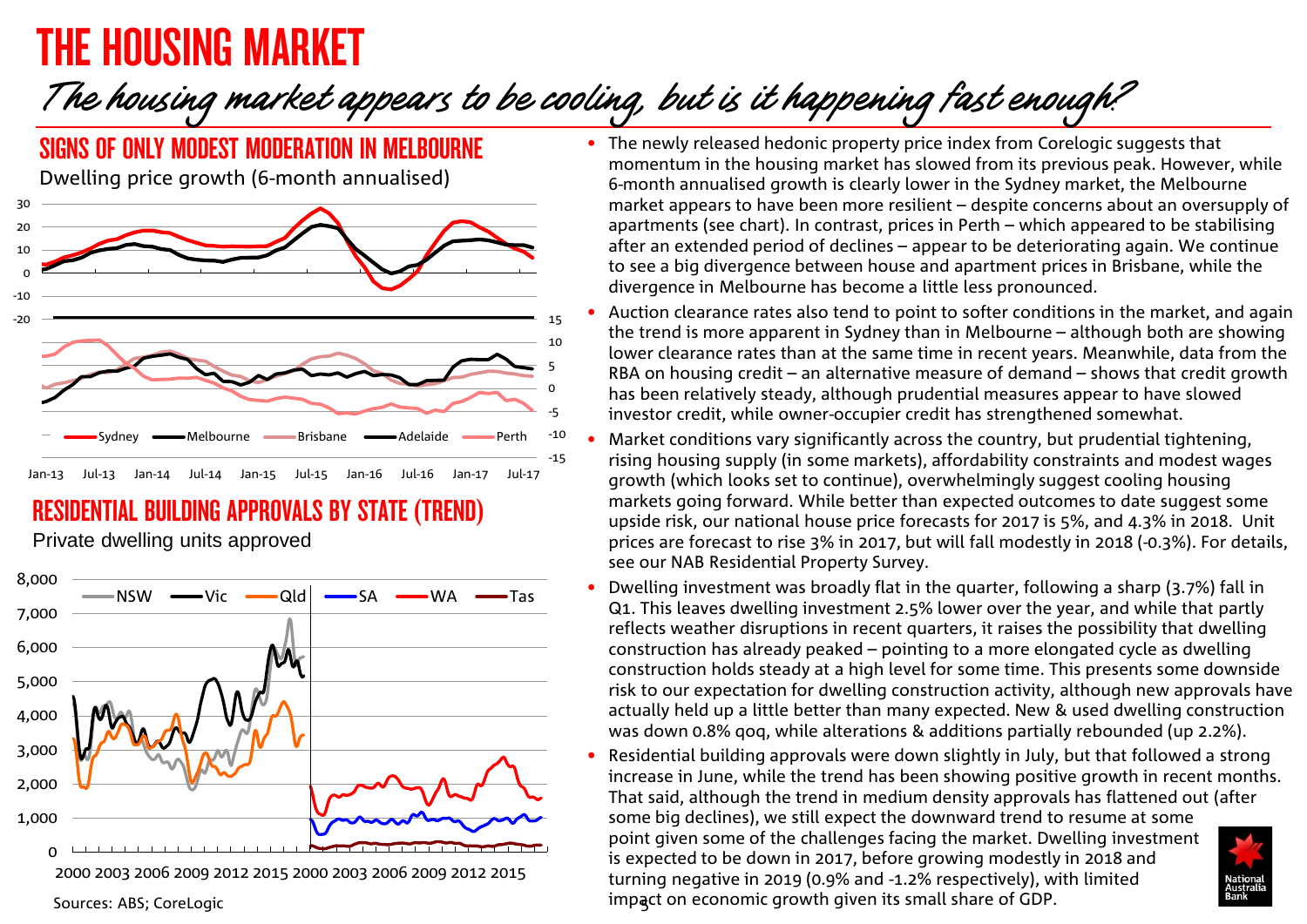# <span id="page-5-0"></span>BUSINESS ACTIVITY, INVESTMENT AND CONSTRUCTION

# More encouraging signs coming from the business sector

### NAB MONTHLY SURVEY INVESTMENT INDICATORS\*

% of capacity; Net balance



### PUBLIC INVESTMENT ON THE RISE

% of GDP



- The August NAB Monthly Business Survey showed some mixed results, but is still encouraging overall for the investment outlook. Business conditions rose to their highest level since early 2008, but confidence appeared to hit a roadblock – dropping to just below its long-run average. Capacity utilisation rates were lower, but still elevated, while the Survey's indicator of capital expenditure partially rebounded – but is still down from its peak.
- Underlying private business investment rose by 1.1% in the quarter the third consecutive quarter of growth (up 1.5% over the year; the first annual rise since March 2013). Private engineering construction fell 1.9% q/q, while non-residential building construction rose by a modest 0.3% -- following two solid quarters of growth. Meanwhile, machinery and equipment investment was up by 3.2%. Separately released data from the ABS suggested that mining may have been a drag on investment in Q2, but the overall trend still indicates a lesser impact from the mining investment "cliff". Meanwhile, NAB estimates suggest that non-mining investment held up in the quarter. Non-residential building approvals have been relatively encouraging, showing steady growth in recent quarter, including a rise of 2.4% m/m in July (seasonally adjusted); 19% higher over the year. Meanwhile, following solid growth in Q2, the value of capital goods imports eased only modestly in July (remaining 22% higher over the year) – suggesting higher levels of machinery and equipment investment. However, capital imports may see some volatility from the import of large LNG platforms.
- Leads on the longer-term outlook for business investment showed more positive signs lately, with the ABS Private Capex survey pointing to stronger non-mining investment in FY18 (chart) – more consistent with solid 12-month ahead expectations in the NAB Quarterly Business Survey.
- Government spending was much stronger in Q2, in large part driven by a surge in **public investment**, which is consistent with a ramp-up if infrastructure programs). Underlying public investment jumped 4.5% q/q, with strength especially evident in state and local general governments, although that included the acquisition of the recently completed Royal Adelaide Hospital from the private sector (which is removed from the underlying measures). A large pipeline of infrastructure projects is expected to keep public investment elevated, although growth rate may have peaked.
- Underlying business investment (around 12% of GDP) is now forecast to be modestly higher in 2017 (1.2%) thanks to the higher base, 6 accelerating to 4.3% and 6.3% respectively in 2018 and 2019.

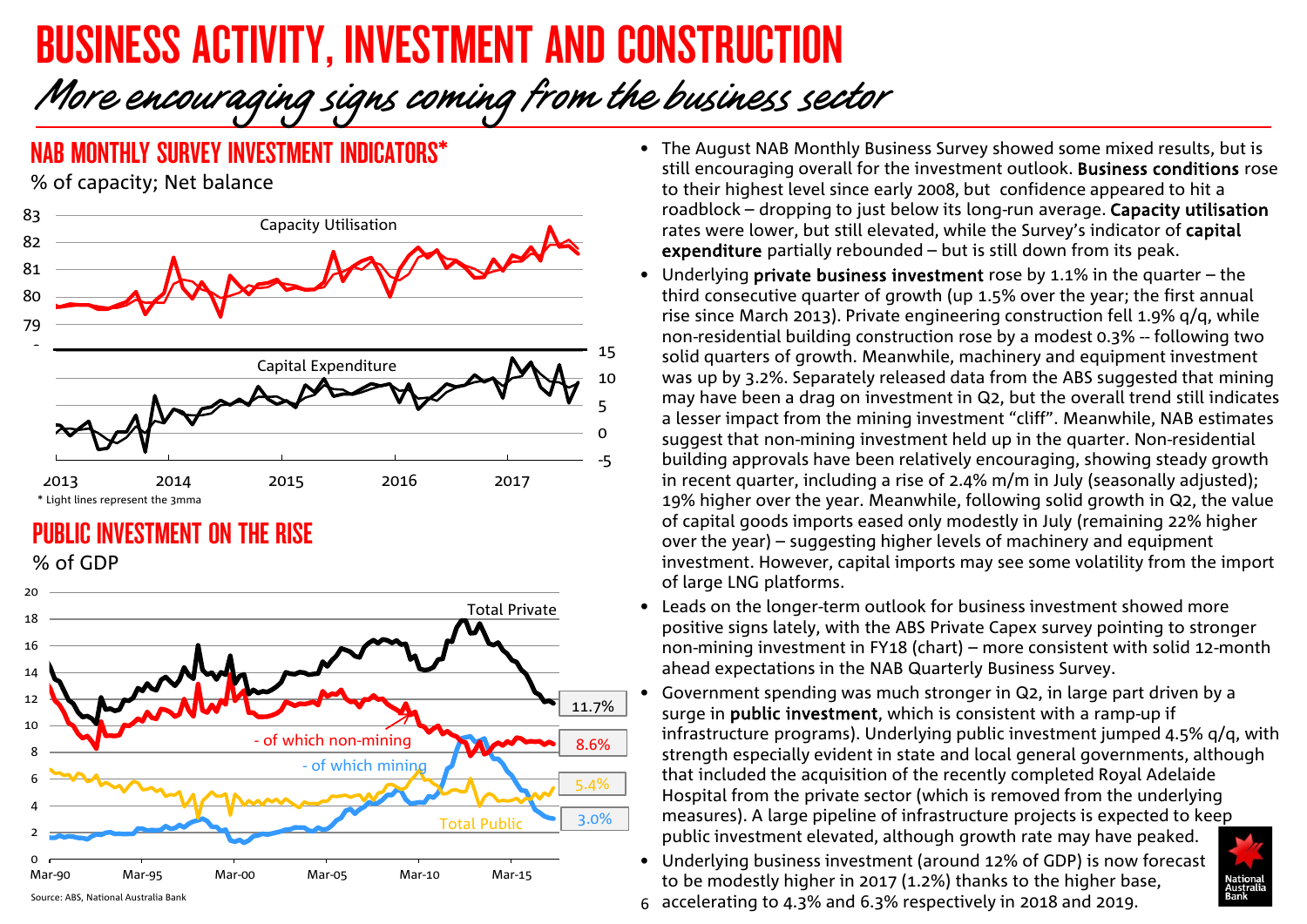### LABOUR MARKET AND WAGES

## Leading indicators continue to point to improving labour market

### NAB SURVEY POINTS TO IMPROVING EMPLOYMENT CONDITIONS



### **EMPLOYED PERSONS BY STATE**



- July delivered another strong official employment report. Seasonally adjusted employment rose by +28k, the tenth month of consecutive increases. Unemployment rate was down to 5.6% from 5.7% in June. This was encouraging, especially as the participation rate continued to rise higher, now at 65.1%, a level last seen in early 2016. Trend unemployment rate was steady at 5.6%, with trend employment up by +26k.
- The NAB Business Survey has been pointing to improving labour market conditions for some time. The latest August survey showed a significant increase in the employment conditions index, to +11 points from +7 points. It is now at a post GFC high and well above the long-run average. This outcome points to an annual job creation rate of around 270k (around 22k per month), sufficient to see the unemployment rate push lower. Other leading indicators including the ABS job vacancies data and SEEK job ads have also been pointing to further tightening in the labour market.
- The improvement in the labour market seems to be broad based across the states, although has been weakening in the NT recently. NSW and VIC have enjoyed positive employment growth for some time and the recent strength in QLD is encouraging, suggesting the worse of the mining job losses might be behind it. WA similarly has been reporting positive employment growth.
- While full time employment has picked up speed in recent months, underemployment is prevalent. This points to spare capacity in the labour market and firms' unwillingness to hire. It is also believed to keep a lid on wages growth, which has been subdued despite falling unemployment rate. Average compensation of employees (a broad measure of wages) declined 0.1% in the quarter, and is just 0.1% higher over the year. This is weaker than growth in the wage price index of 1.9% yoy, suggesting compositional shifts towards lower paying jobs continues, although measures of wages in the NAB monthly and quarterly surveys are picking up gradually (see p2).
- Many other factors could be contributing to the subdued wages growth, including decreased unionisation, competition from automation and offshoring and the structural shift towards part time and lower paid services sector jobs. The cut to penalty rates from 1 July will negatively affect wages,

especially for people in the lower paid services industries, however this will be more than offset by the increase in minimum wage will add approximately 0.2 ppts to wages growth in Q3. Overall we forecast a gradual increase in wages growth through the horizon.



Source: ABS, NAB Economics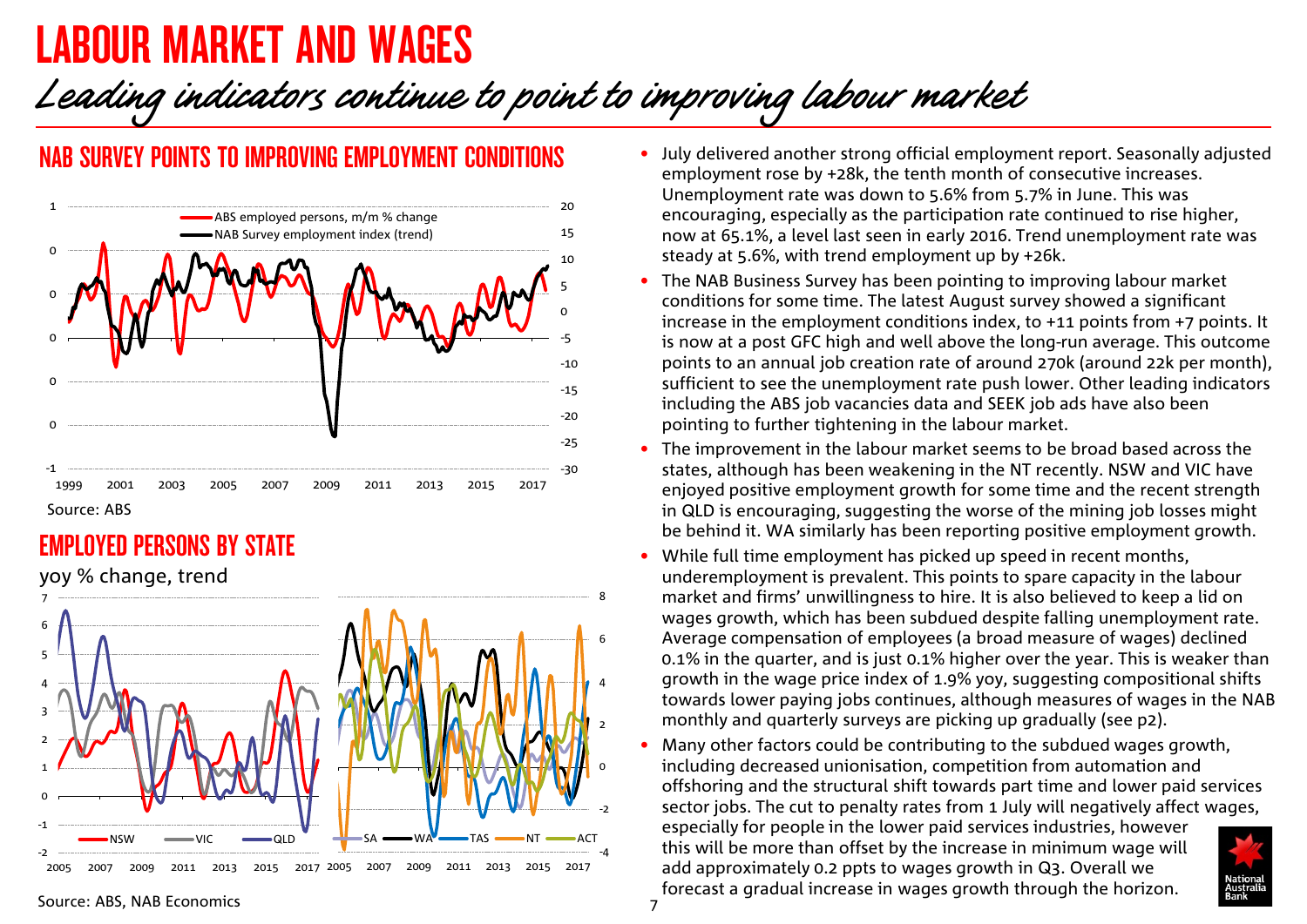# NET EXPORTS, COMMODITIES AND THE TERMS OF TRADE

## Net exports to add to growth in Q3 on strong resources exports

### TRADE BALANCE

Monthly, values, \$bn



### COMMODITIES PRICES RETREATING



- Net exports rebounded from a weather affected Q1, also with the ramp-up in LNG exports, added 0.3 ppts to GDP growth in Q2. Exports were up a strong 2.7% q/q while imports also rose 1.2%. The ramp-up in LNG exports and the recovery in iron ore shipments after weather disruptions in the Pilbara were behind the strength in resources exports and overall goods exports, despite a small decline in rural exports. Coal exports were down another 6.8% qoq as most of the impact from Cyclone Debbie was felt in April although production and shipment recovered quickly after that.
- The trade surplus narrowed slightly in July, to be \$460 million compared to \$888m in June. Exports and imports were both lower. For the rest of the quarter, exports are expected to rise strongly again. Iron ore imports will increase again as rail maintenance at Port Hedland finishes. Port loadings data indicates coal exports bounced back in August after falling in July. LNG exports will continue to ramp up. For imports, capital imports growth will likely slow after the import of the Prelude LNG platform in Q2. Consumption and intermediate imports are expected to increase slowly as household consumption improves. Overall we expect a positive contribution to GDP growth from net exports in Q3, before slowing down to more neutral levels as LNG exports flatten off.
- The NAB non-rural commodity price index is expected to decline further, to be 7.3% lower in USD terms (and 1.2% lower in AUD) in Dec 2017 compared to a year ago. The expected declines in iron ore and coking coal prices are to drive the declines, while the small recovery in oil and therefore LNG prices will offset slightly. The terms of trade were 6% lower qoq in Q2 as coal and iron ore prices retreated, although remaining 14.9% higher than a year ago. They are expected to be 5.7% lower in Dec 2017 than a year ago and continue to drift lower in 2018.
- In August, the NAB Rural Commodities Index fell to a 15 month low, slipping 7.6% (the biggest monthly fall since the expanded index began in 2010) amid a stubbornly high Australian dollar, retreating grain prices and weakness in cattle. Only four of the 28 commodities that make up the index rose in the month. Seasonal conditions are mixed. While most of southern Australia (below a line stretching roughly from Western Australia's Shark Bay to Canberra) saw above average rainfall, north of the line it remains very dry indeed. This will pose problems for winter crop yields.



source: ABARES, ABS, Bloomberg, Thomson Datastream, NAB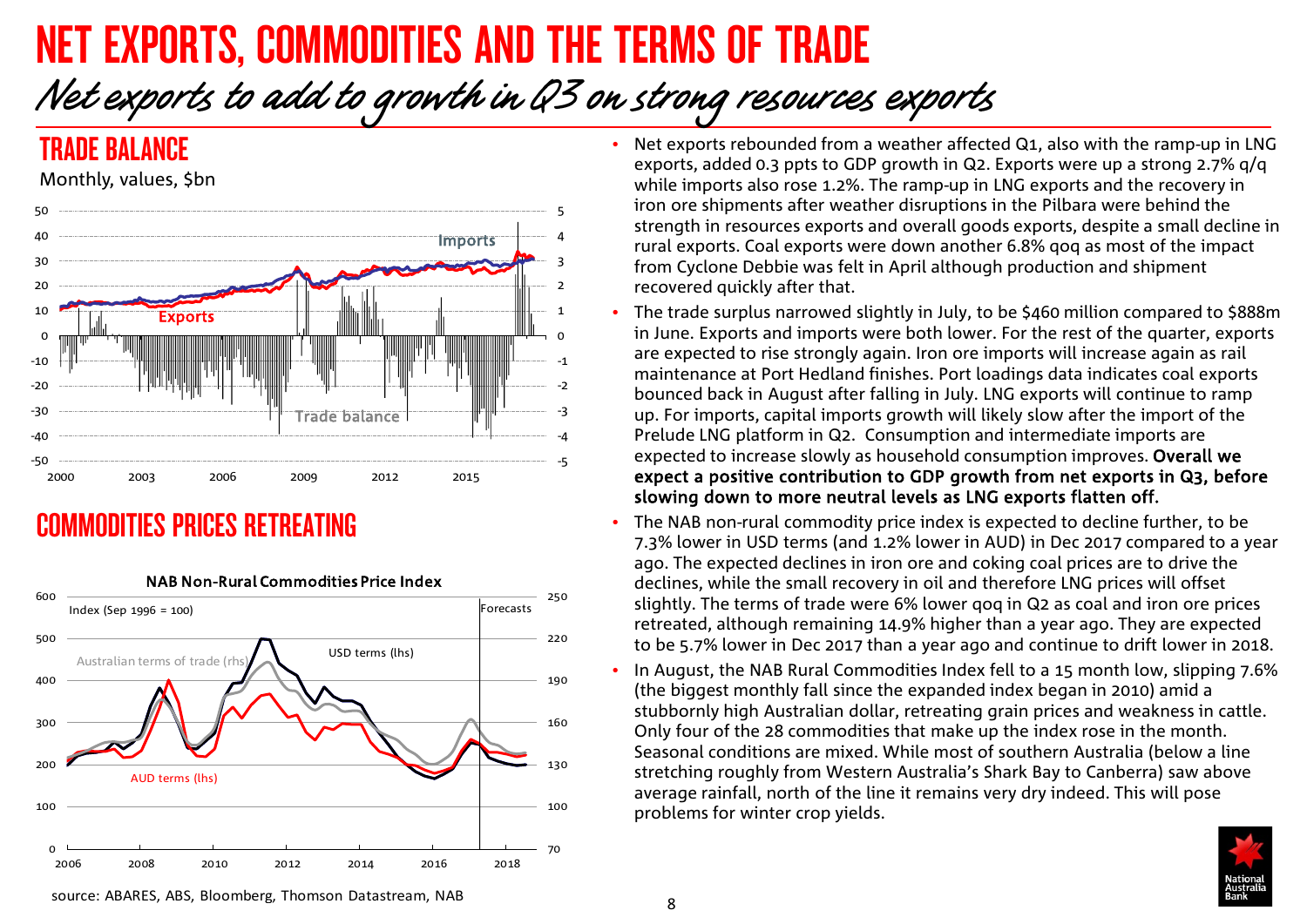# <span id="page-8-0"></span>MONETARY POLICY AND THE EXCHANGE RATE RBA to hike gradually in 2018 and 2019; AUD path will depend on the Fed

### AUSTRALIAN CASH RATE AND TAYLOR RULE



UPSIDE RISKS TO CURRENT AUD FORECASTS

Fair value model, AUD/USD



- The RBA kept the cash rate unchanged at 1.5% in early September, with commentary about the macroeconomy generally upbeat. In particular, the RBA has noted recent strengthening in the global economy and the domestic labour market and is more confident about the outlook for non-mining investment following the stronger investment intentions data in the Q2 capex report.
- We have adjusted our monetary policy forecasts this month, and now expect two hikes of 25bps in August and November 2018, and two further hikes in mid-2019. In the near term, the RBA can afford to sit back and watch for evidence that the gradual cyclical recovery through the non-mining economy continues, particularly with macro-prudential policies in place to slow the pace of house price appreciation. However we now expect that the unemployment rate will be low enough by mid-2018 to give the RBA greater confidence that wages and inflation will pick up to the bottom portion of the target band. While some spare capacity in the labour market will remain at that point, and the economics community remains divided as to the strength of any associated pick up in wages growth (we have taken a cautious view on this front), it is now likely that the RBA will be in a position by mid-2018 to remove some of the emergency stimulus in place. This is despite our GDP forecasts remaining somewhat weaker than the RBA's in 2018 and 2019 – our forecasts are for 2½% growth, with the RBA's at 3 to 3¼% (the largest difference surrounding the outlook for wages growth and consumer spending where the RBA is more optimistic).
- It is worth noting that while the cash rate will be rising, the RBA will proceed at an extremely cautious pace given its concerns about household balance sheets, with the precise path of rate rises being data dependent. If evidence emerges of a slowdown in the labour market or household distress, then the RBA may proceed more slowly. A cash rate of 2½% by end-19 also remains low by historical standards, and is well below the RBA's new estimate of "neutral" (~3.5% p.a nominal), suggesting monetary policy will still be accommodative at that point.

The path of monetary policy will also depend to some extent on AUD. At this stage, our expectation of softening in the terms of trade and further rate hikes by the US Fed (one later this year and 3 next year in line with the Fed's dots) should see re-appreciation of the USD and some softening in the AUD. However there are currently upside risks to our AUD forecasts, with market pricing cautious on the Fed, raising the possibility of a weaker USD. We will have clarity around this following US inflation data released later in the week.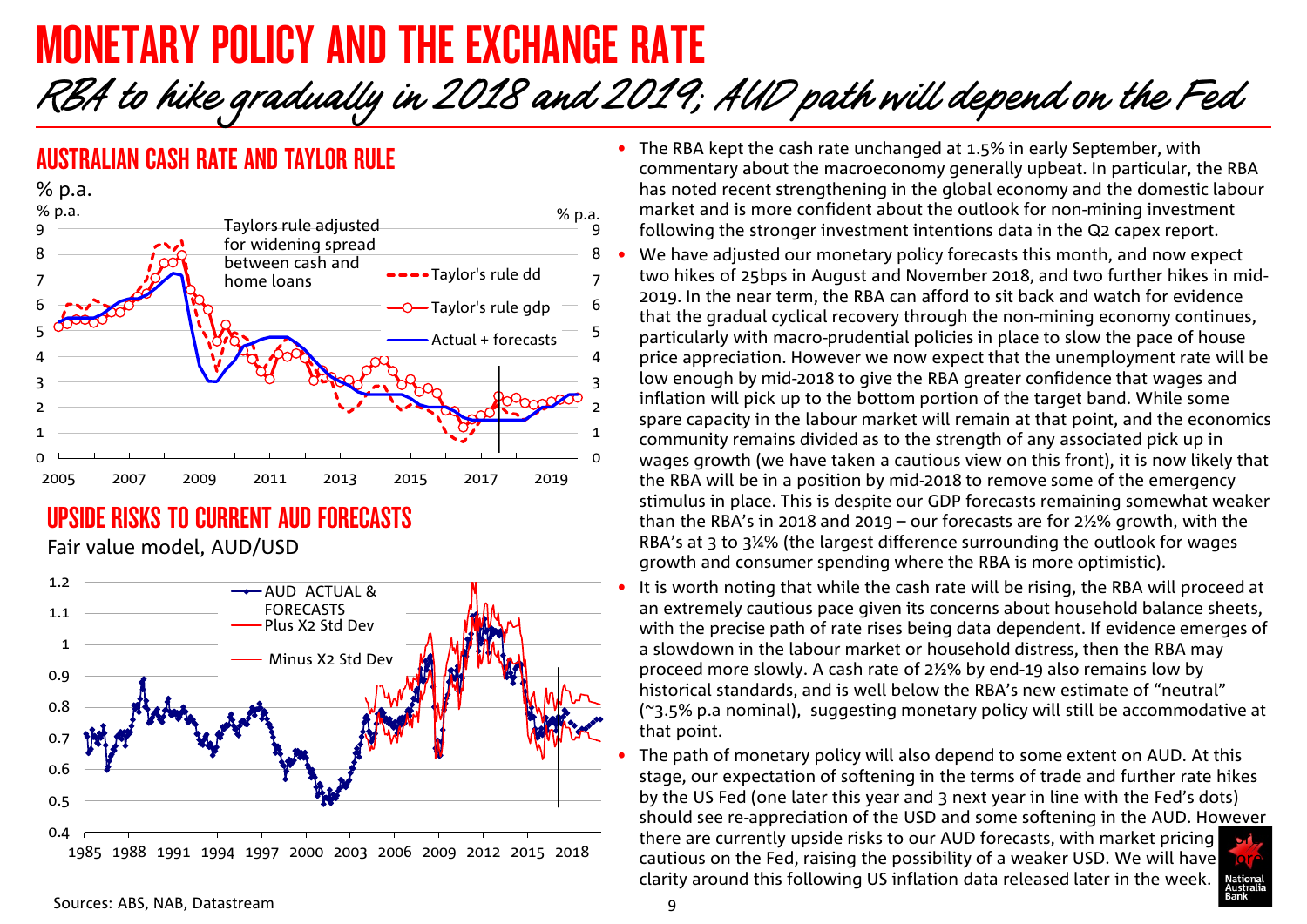# <span id="page-9-0"></span>DETAILED ECONOMIC FORECASTS

### Australian economic and financial forecasts (a)

|                                         |         | <b>Fiscal Year</b>                      |        |        |           | <b>Calendar Year</b> |           |           |           |
|-----------------------------------------|---------|-----------------------------------------|--------|--------|-----------|----------------------|-----------|-----------|-----------|
|                                         |         | 2015-16 F 2016-17 F 2017-18 F 2018-19 F |        |        | 2015      | 2016                 | 2017-F    | 2018-F    | 2019-F    |
| <b>Private Consumption</b>              | 2.9     | 2.4                                     | 2.2    | 2.3    | 2.7       | 2.7                  | 2.4       | 2.1       | 2.5       |
| Dwelling Investment                     | 10.5    | 1.6                                     | 0.0    | $-0.4$ | 10.1      | 7.6                  | $-1.8$    | 0.9       | $-1.2$    |
| <b>Underlying Business Investment</b>   | $-12.2$ | $-6.6$                                  | 4.0    | 5.8    | $-9.9$    | $-11.7$              | 1.2       | 4.3       | 6.3       |
| <b>Underlying Public Final Demand</b>   | 4.1     | 4.6                                     | 3.4    | 3.4    | 2.6       | 4.8                  | 3.8       | 3.2       | 4.0       |
| <b>Domestic Demand</b>                  | 1.4     | 1.9                                     | 2.7    | 2.7    | 1.3       | 1.6                  | 2.6       | 2.5       | 3.0       |
| Stocks (b)                              | $-0.1$  | 0.2                                     | $-0.1$ | 0.0    | 0.0       | 0.1                  | 0.0       | 0.0       | 0.0       |
| <b>GNE</b>                              | 1.4     | 2.1                                     | 2.6    | 2.7    | 1.3       | 1.7                  | 2.6       | 2.5       | 2.9       |
| Exports                                 | 6.7     | 5.4                                     | 7.6    | 4.0    | 6.0       | 7.3                  | 5.1       | 6.7       | 3.1       |
| Imports                                 | $-0.3$  | 4.5                                     | 5.2    | 4.9    | 2.0       | 0.0                  | 6.5       | 4.7       | 5.1       |
| <b>GDP</b>                              | 2.7     | 2.0                                     | 3.2    | 2.5    | 2.4       | 2.5                  | 2.5       | 2.9       | 2.5       |
| <b>Nominal GDP</b>                      | 2.4     | 6.0                                     | 3.4    | 4.0    | 1.8       | 3.8                  | 5.8       | 2.9       | 4.6       |
| Federal Budget Deficit: (\$b)           | $-37$   | $-34$                                   | $-23$  | $-22$  | <b>NA</b> | <b>NA</b>            | <b>NA</b> | <b>NA</b> | <b>NA</b> |
| Current Account Deficit (\$b)           | 74      | 29                                      | 60     | 79     | 77        | 45                   | 40        | 72        | 85        |
| -%) of GDP                              | 4.5     | 1.6                                     | 3.3    | 4.2    | 4.7       | 2.6                  | 2.2       | 3.9       | 4.4       |
| Employment                              | 2.2     | 1.3                                     | 2.3    | 1.4    | 2.1       | 1.6                  | 1.9       | 1.9       | 1.4       |
| <b>Terms of Trade</b>                   | $-10.1$ | 14.7                                    | $-7.6$ | $-3.1$ | $-11.6$   | 0.2                  | 8.3       | $-9.0$    | $-0.8$    |
| Average Earnings (Nat. Accts.<br>Basis) | 1.1     | 0.3                                     | 1.5    | 2.1    | 0.6       | 1.1                  | 0.5       | 2.1       | 2.3       |
| <b>End of Period</b>                    |         |                                         |        |        |           |                      |           |           |           |
| <b>Total CPI</b>                        | $1.0$   | 1.9                                     | 2.9    | 2.4    | 1.7       | 1.5                  | 2.5       | 2.3       | 2.4       |
| Core CPI                                | 1.5     | 1.9                                     | 1.9    | 2.2    | 2.0       | 1.6                  | 2.0       | 2.1       | 2.2       |
| <b>Unemployment Rate</b>                | 5.8     | 5.6                                     | 5.3    | 5.3    | 5.9       | 5.6                  | 5.4       | 5.3       | 5.1       |
| <b>RBA Cash Rate</b>                    | 1.75    | 1.50                                    | 1.50   | 2.25   | 2.00      | 1.50                 | 1.50      | 2.00      | 2.50      |
| 10 Year Govt. Bonds                     | 1.98    | 2.60                                    | 3.20   | 3.40   | 2.88      | 2.77                 | 2.95      | 3.40      | 3.50      |
| \$A/US cents:                           | 0.74    | 0.77                                    | 0.73   | 0.75   | 0.73      | 0.72                 | 0.75      | 0.73      | 0.76      |
| \$A - Trade Weighted Index              | 62.5    | 65.5                                    | 62.3   | 64.0   | 62.7      | 63.9                 | 64.2      | 62.4      | 64.2      |

(a) Percentage changes represent average annual growth, except for cash and unemployment rates. The latter are end June. Percentage changes for CPI represent through the year inflation.

(b) Contribution to GDP growth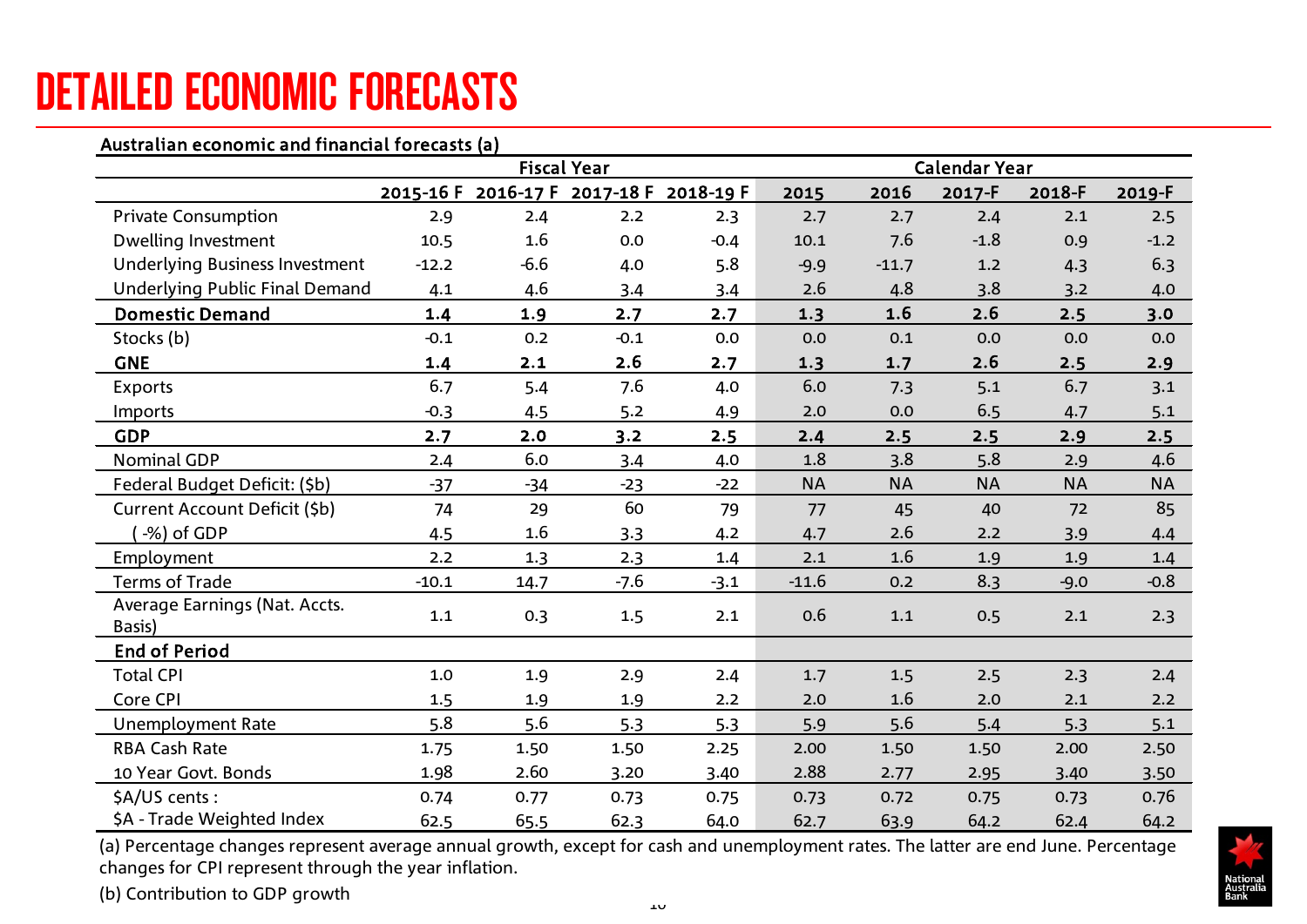# <span id="page-10-0"></span>COMMODITY PRICE FORECASTS

|                   |            | Spot       | <b>Actual</b> |          |               |        | <b>Forecasts</b> |        |               |               |
|-------------------|------------|------------|---------------|----------|---------------|--------|------------------|--------|---------------|---------------|
|                   | Unit       | 11/09/2017 | Jun-17        | $Sep-17$ | <b>Dec-17</b> | Mar-18 | Jun-18           | Sep-18 | <b>Dec-18</b> | <b>Mar-19</b> |
| WTI oil           | US\$/bbl   | 48         | 49            | 50       | 51            | 52     | 54               | 56     | 58            | 60            |
| Brent oil         | US\$/bbl   | 54         | 52            | 52       | 53            | 54     | 56               | 58     | 60            | 62            |
| Tapis oil         | US\$/bbl   | 57         | 52            | 53       | 54            | 55     | 57               | 59     | 61            | 63            |
| Gold              | US\$/ounce | 1335       | 1260          | 1290     | 1270          | 1270   | 1280             | 1290   | 1290          | 1300          |
| Iron ore (spot)   | US\$/tonne | n.a.       | 64            | 62       | 60            | 58     | 60               | 62     | 60            | 60            |
| Hard coking coal* | US\$/tonne | n.a.       | 195           | 160      | 140           | 120    | 110              | 105    | 100           | 101           |
| Semi-soft coal*   | US\$/tonne | n.a.       | 142           | 114      | 101           | 87     | 79               | 76     | 72            | 73            |
| Thermal coal*     | US\$/tonne | 97         | 85            | 85       | 85            | 85     | 65               | 65     | 65            | 65            |
| Aluminium         | US\$/tonne | 2091       | 1910          | 1980     | 1990          | 1970   | 1950             | 1950   | 1950          | 1950          |
| Copper            | US\$/tonne | 6729       | 5670          | 6290     | 6320          | 6260   | 6200             | 6200   | 6200          | 6200          |
| Lead              | US\$/tonne | 2245       | 2160          | 2310     | 2330          | 2330   | 2330             | 2330   | 2330          | 2330          |
| Nickel            | US\$/tonne | 11693      | 9240          | 10530    | 10580         | 10370  | 10160            | 10160  | 10160         | 10160         |
| Zinc              | US\$/tonne | 3081       | 2590          | 2920     | 2930          | 2950   | 2960             | 2980   | 2990          | 2990          |
| Aus LNG**         | AU\$/GJ    | n.a.       | 7.66          | 7.29     | 7.77          | 7.90   | 8.03             | 8.28   | 8.54          | 8.80          |

\* Data reflect NAB estimates of US\$/ tonne FOB quarterly contract prices (thermal coal is JFY contract). Actual data represent most recent final quarterly contract price.

\*\* Implied Australian LNG export prices